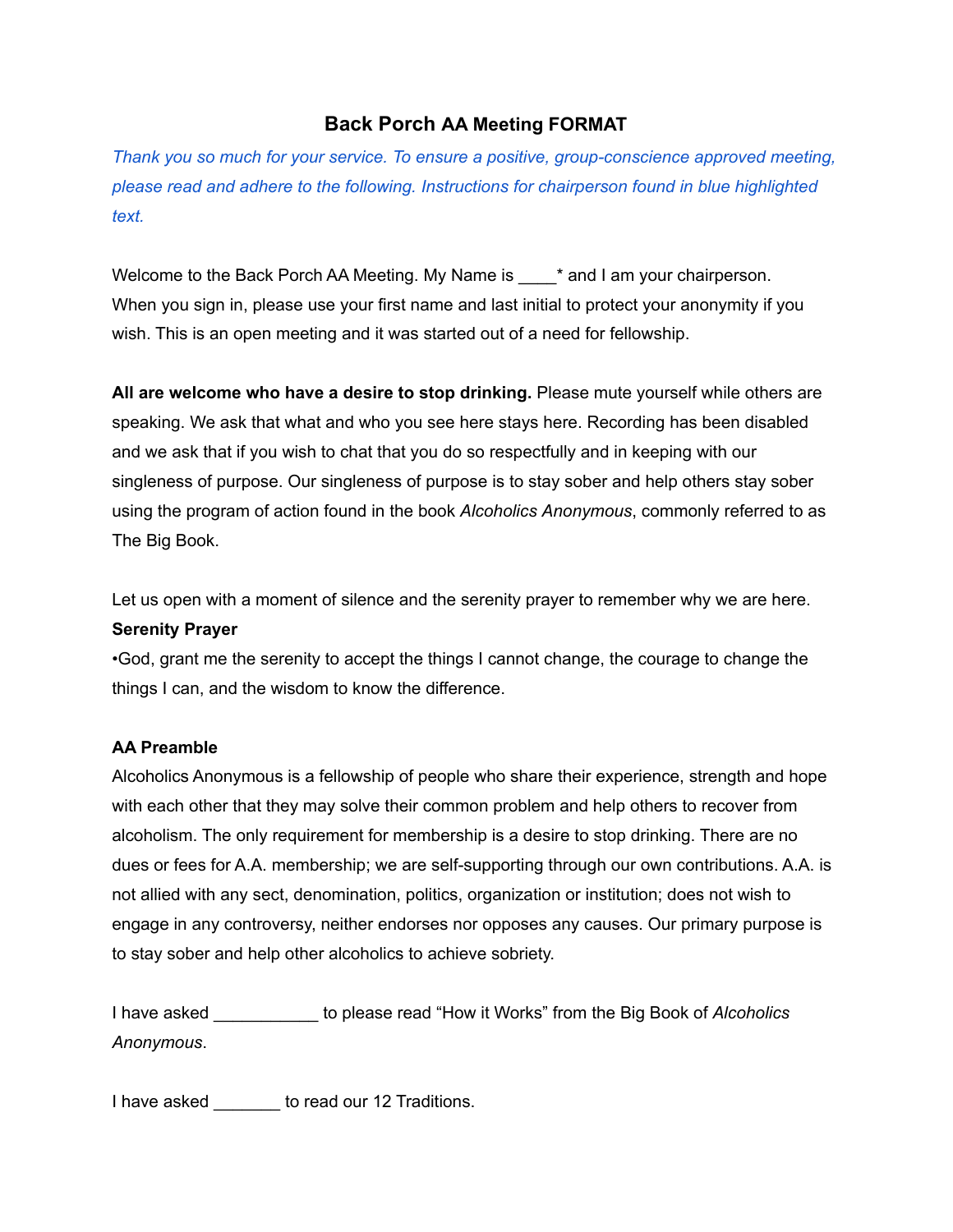Is there anyone attending their first, second, or third AA Meeting? If so, would you please introduce yourself to the group using your first name only so that we may welcome you.

Is there anyone in their first 30 days of sobriety? Please introduce yourself, so we can welcome you.

Are there any AA Anniversaries from 30 days to multiples of years?

This meeting is here 7 nights a week at the same time: 5:30 p.m. MT. We have a ladies meeting weekly on Saturdays at 8:30 a.m. MT. There is a co-ed meeting on Sundays at 8:30 a.m. MT. The next steering committee meeting will be \_\_\_\_\_\_, monthly on the third Thursday of the month 6:35 p.m. MT.

If you need an attendance slip, a desire chip, or a copy of the big book of *Alcoholics Anonymous*, you can request one at <https://www.backporchmeetings.com>. Scholarship big books are available if you cannot afford one, and that option is also available on our website.

Seventh tradition. We observe the seventh tradition and are self-supporting through our own contribution. You may contribute on Venmo using @backporchmeetings, or PayPal on our website.

Chairpersons are needed for Back Porch AA meetings. If you are a regular attending member, have 90 days of sobriety, and are working with a sponsor, we invite you to sign up on the website to chair.

<https://www.signupgenius.com/go/904084aafa92da0fe3-530chair>

Are there any other group announcements for the good of AA?

*(Instructions for the chairperson-do not read this part) The chairperson will ask for volunteers to share, or call on people to share. The Chairperson will have prepared a topic using AA-approved literature.*

*Chairperson reads aloud again:*